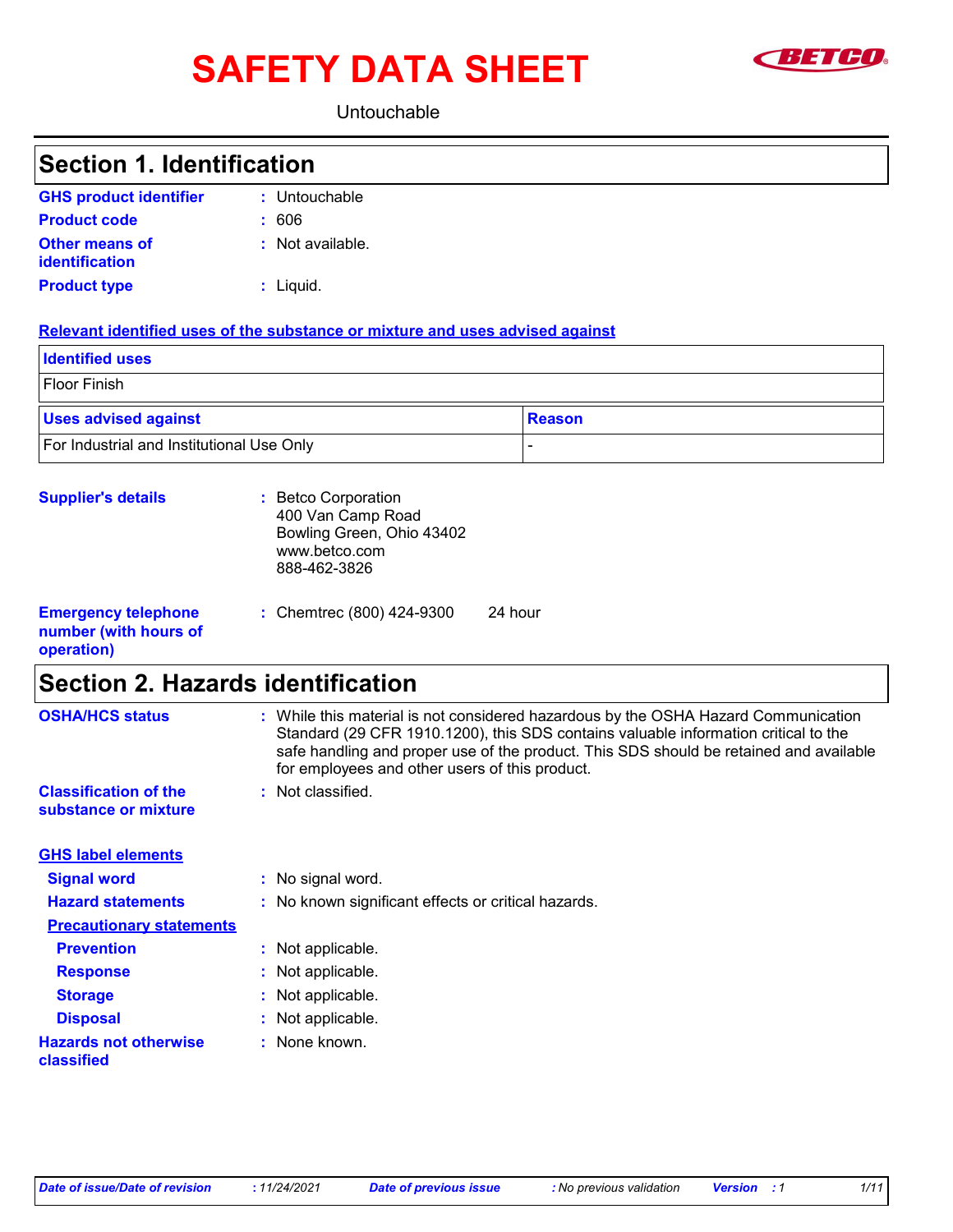# **Section 3. Composition/information on ingredients**

#### **Substance/mixture :**

#### **Other means of identification**

- : Mixture
- **:** Not available.

| <b>Ingredient name</b>        | $\mathbf{a}$ | <b>CAS number</b> |
|-------------------------------|--------------|-------------------|
| tris(2-butoxyethyl) phosphate | ∣≤3          | 78-51-3           |

Any concentration shown as a range is to protect confidentiality or is due to batch variation.

**There are no additional ingredients present which, within the current knowledge of the supplier and in the concentrations applicable, are classified as hazardous to health or the environment and hence require reporting in this section.**

**Occupational exposure limits, if available, are listed in Section 8.**

### **Section 4. First aid measures**

#### **Description of necessary first aid measures**

| Eye contact         | : Immediately flush eyes with plenty of water, occasionally lifting the upper and lower<br>eyelids. Check for and remove any contact lenses. Get medical attention if irritation<br>occurs.                                                                                                                                                            |
|---------------------|--------------------------------------------------------------------------------------------------------------------------------------------------------------------------------------------------------------------------------------------------------------------------------------------------------------------------------------------------------|
| <b>Inhalation</b>   | : Remove victim to fresh air and keep at rest in a position comfortable for breathing. Get<br>medical attention if symptoms occur. In case of inhalation of decomposition products in<br>a fire, symptoms may be delayed. The exposed person may need to be kept under<br>medical surveillance for 48 hours.                                           |
| <b>Skin contact</b> | : Flush contaminated skin with plenty of water. Remove contaminated clothing and<br>shoes. Get medical attention if symptoms occur.                                                                                                                                                                                                                    |
| <b>Ingestion</b>    | : Wash out mouth with water. Remove victim to fresh air and keep at rest in a position<br>comfortable for breathing. If material has been swallowed and the exposed person is<br>conscious, give small quantities of water to drink. Do not induce vomiting unless<br>directed to do so by medical personnel. Get medical attention if symptoms occur. |

| <b>Most important symptoms/effects, acute and delayed</b> |                                                                                                                                                                          |
|-----------------------------------------------------------|--------------------------------------------------------------------------------------------------------------------------------------------------------------------------|
| <b>Potential acute health effects</b>                     |                                                                                                                                                                          |
| Eye contact                                               | : No known significant effects or critical hazards.                                                                                                                      |
| <b>Inhalation</b>                                         | : No known significant effects or critical hazards.                                                                                                                      |
| <b>Skin contact</b>                                       | : No known significant effects or critical hazards.                                                                                                                      |
| <b>Ingestion</b>                                          | : No known significant effects or critical hazards.                                                                                                                      |
| <b>Over-exposure signs/symptoms</b>                       |                                                                                                                                                                          |
| <b>Eye contact</b>                                        | : No specific data.                                                                                                                                                      |
| <b>Inhalation</b>                                         | : No specific data.                                                                                                                                                      |
| <b>Skin contact</b>                                       | : No specific data.                                                                                                                                                      |
| <b>Ingestion</b>                                          | : No specific data.                                                                                                                                                      |
|                                                           | Indication of immediate medical attention and special treatment needed, if necessary                                                                                     |
| <b>Notes to physician</b>                                 | : In case of inhalation of decomposition products in a fire, symptoms may be delayed.<br>The exposed person may need to be kept under medical surveillance for 48 hours. |
| <b>Specific treatments</b>                                | : No specific treatment.                                                                                                                                                 |
| <b>Protection of first-aiders</b>                         | : No action shall be taken involving any personal risk or without suitable training.                                                                                     |

#### **See toxicological information (Section 11)**

| Date of issue/Date of revision | 11/24/2021 | Date of previous issue | : No previous validation | <b>Version</b> : 1 | 2/11 |
|--------------------------------|------------|------------------------|--------------------------|--------------------|------|
|                                |            |                        |                          |                    |      |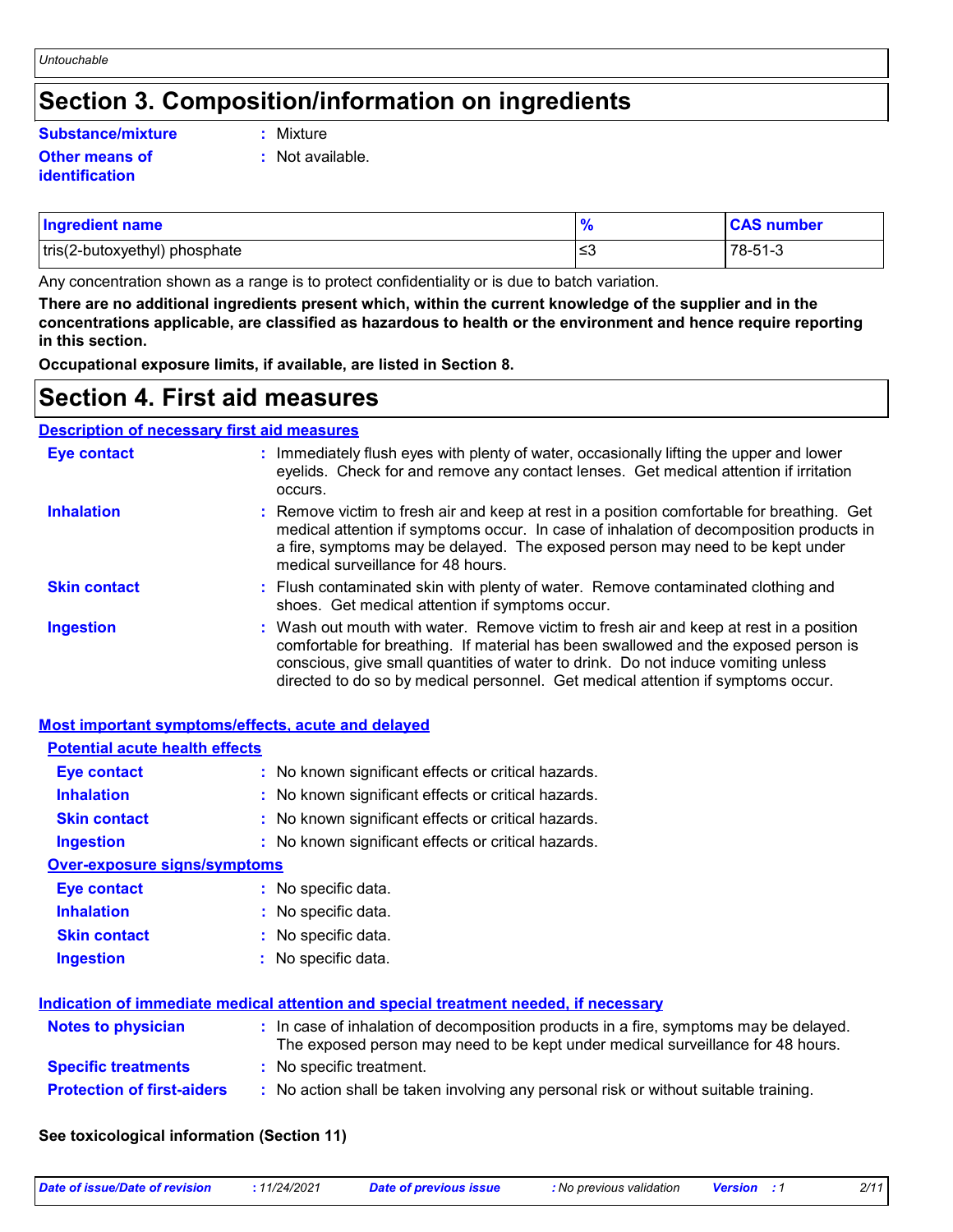# **Section 5. Fire-fighting measures**

| <b>Extinguishing media</b>                               |                                                                                                                                                                                                     |
|----------------------------------------------------------|-----------------------------------------------------------------------------------------------------------------------------------------------------------------------------------------------------|
| <b>Suitable extinguishing</b><br>media                   | : Use an extinguishing agent suitable for the surrounding fire.                                                                                                                                     |
| <b>Unsuitable extinguishing</b><br>media                 | : None known.                                                                                                                                                                                       |
| <b>Specific hazards arising</b><br>from the chemical     | : In a fire or if heated, a pressure increase will occur and the container may burst.                                                                                                               |
| <b>Hazardous thermal</b><br>decomposition products       | Decomposition products may include the following materials:<br>carbon dioxide<br>carbon monoxide<br>nitrogen oxides<br>phosphorus oxides<br>metal oxide/oxides                                      |
| <b>Special protective actions</b><br>for fire-fighters   | : Promptly isolate the scene by removing all persons from the vicinity of the incident if<br>there is a fire. No action shall be taken involving any personal risk or without suitable<br>training. |
| <b>Special protective</b><br>equipment for fire-fighters | : Fire-fighters should wear appropriate protective equipment and self-contained breathing<br>apparatus (SCBA) with a full face-piece operated in positive pressure mode.                            |

## **Section 6. Accidental release measures**

#### **Personal precautions, protective equipment and emergency procedures**

| For non-emergency<br>personnel                               |           | : No action shall be taken involving any personal risk or without suitable training.<br>Evacuate surrounding areas. Keep unnecessary and unprotected personnel from<br>entering. Do not touch or walk through spilled material. Put on appropriate personal<br>protective equipment.                                                                                                                                                                                                                                                                                                       |
|--------------------------------------------------------------|-----------|--------------------------------------------------------------------------------------------------------------------------------------------------------------------------------------------------------------------------------------------------------------------------------------------------------------------------------------------------------------------------------------------------------------------------------------------------------------------------------------------------------------------------------------------------------------------------------------------|
| For emergency responders                                     | <b>CO</b> | If specialized clothing is required to deal with the spillage, take note of any information in<br>Section 8 on suitable and unsuitable materials. See also the information in "For non-<br>emergency personnel".                                                                                                                                                                                                                                                                                                                                                                           |
| <b>Environmental precautions</b>                             |           | : Avoid dispersal of spilled material and runoff and contact with soil, waterways, drains<br>and sewers. Inform the relevant authorities if the product has caused environmental<br>pollution (sewers, waterways, soil or air).                                                                                                                                                                                                                                                                                                                                                            |
| <b>Methods and materials for containment and cleaning up</b> |           |                                                                                                                                                                                                                                                                                                                                                                                                                                                                                                                                                                                            |
| <b>Small spill</b>                                           |           | : Stop leak if without risk. Move containers from spill area. Dilute with water and mop up<br>if water-soluble. Alternatively, or if water-insoluble, absorb with an inert dry material and<br>place in an appropriate waste disposal container. Dispose of via a licensed waste<br>disposal contractor.                                                                                                                                                                                                                                                                                   |
| <b>Large spill</b>                                           |           | : Stop leak if without risk. Move containers from spill area. Prevent entry into sewers,<br>water courses, basements or confined areas. Wash spillages into an effluent treatment<br>plant or proceed as follows. Contain and collect spillage with non-combustible,<br>absorbent material e.g. sand, earth, vermiculite or diatomaceous earth and place in<br>container for disposal according to local regulations (see Section 13). Dispose of via a<br>licensed waste disposal contractor. Note: see Section 1 for emergency contact<br>information and Section 13 for waste disposal. |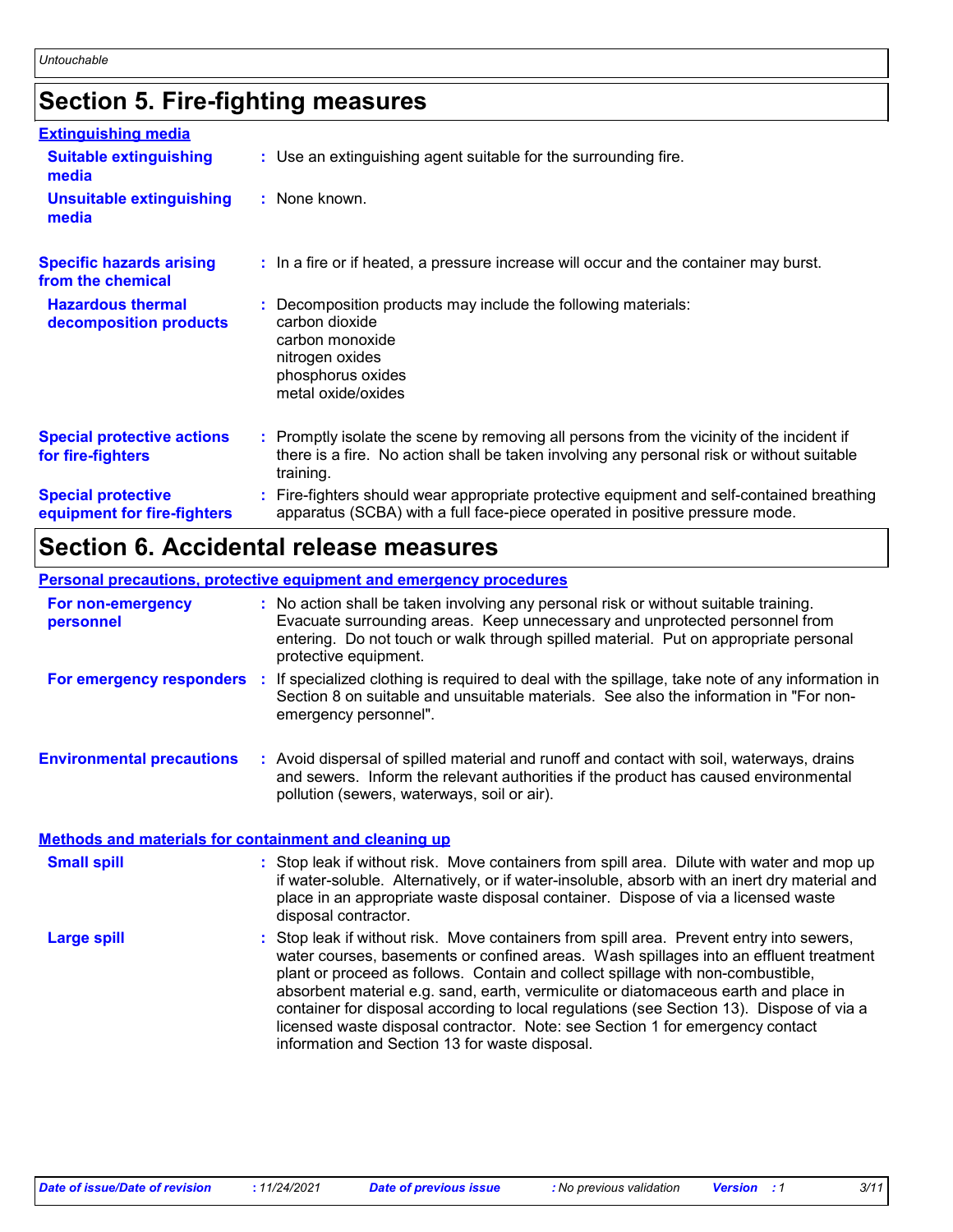# **Section 7. Handling and storage**

#### **Precautions for safe handling**

| <b>Protective measures</b><br><b>Advice on general</b><br>occupational hygiene   | : Put on appropriate personal protective equipment (see Section 8).<br>: Eating, drinking and smoking should be prohibited in areas where this material is<br>handled, stored and processed. Workers should wash hands and face before eating,<br>drinking and smoking. Remove contaminated clothing and protective equipment before<br>entering eating areas. See also Section 8 for additional information on hygiene<br>measures.                                                                                                                                               |
|----------------------------------------------------------------------------------|------------------------------------------------------------------------------------------------------------------------------------------------------------------------------------------------------------------------------------------------------------------------------------------------------------------------------------------------------------------------------------------------------------------------------------------------------------------------------------------------------------------------------------------------------------------------------------|
| <b>Conditions for safe storage,</b><br>including any<br><b>incompatibilities</b> | : Store in accordance with local regulations. Store in original container protected from<br>direct sunlight in a dry, cool and well-ventilated area, away from incompatible materials<br>(see Section 10) and food and drink. Keep container tightly closed and sealed until<br>ready for use. Containers that have been opened must be carefully resealed and kept<br>upright to prevent leakage. Do not store in unlabeled containers. Use appropriate<br>containment to avoid environmental contamination. See Section 10 for incompatible<br>materials before handling or use. |

### **Section 8. Exposure controls/personal protection**

#### **Control parameters**

#### **Occupational exposure limits**

| <b>Ingredient name</b>        | <b>Exposure limits</b> |
|-------------------------------|------------------------|
| tris(2-butoxyethyl) phosphate | None.                  |

| Emissions from ventilation or work process equipment should be checked to ensure<br><b>Environmental exposure</b><br>they comply with the requirements of environmental protection legislation. In some<br><b>controls</b><br>cases, fume scrubbers, filters or engineering modifications to the process equipment<br>will be necessary to reduce emissions to acceptable levels.<br><b>Individual protection measures</b><br>: Wash hands, forearms and face thoroughly after handling chemical products, before<br><b>Hygiene measures</b><br>eating, smoking and using the lavatory and at the end of the working period.<br>Appropriate techniques should be used to remove potentially contaminated clothing.<br>Wash contaminated clothing before reusing. Ensure that eyewash stations and safety<br>showers are close to the workstation location.<br><b>Eye/face protection</b><br>Safety eyewear complying with an approved standard should be used when a risk<br>assessment indicates this is necessary to avoid exposure to liquid splashes, mists,<br>gases or dusts. If contact is possible, the following protection should be worn, unless<br>the assessment indicates a higher degree of protection: safety glasses with side-<br>shields. Recommended: safety glasses<br><b>Skin protection</b><br>: Chemical-resistant, impervious gloves complying with an approved standard should be<br><b>Hand protection</b><br>worn at all times when handling chemical products if a risk assessment indicates this is<br>necessary. < 1 hour (breakthrough time): disposable vinyl<br>: Personal protective equipment for the body should be selected based on the task being<br><b>Body protection</b><br>performed and the risks involved and should be approved by a specialist before<br>handling this product.<br>: Appropriate footwear and any additional skin protection measures should be selected<br><b>Other skin protection</b><br>based on the task being performed and the risks involved and should be approved by a<br>specialist before handling this product. | <b>Appropriate engineering</b><br><b>controls</b> | : Good general ventilation should be sufficient to control worker exposure to airborne<br>contaminants. |
|----------------------------------------------------------------------------------------------------------------------------------------------------------------------------------------------------------------------------------------------------------------------------------------------------------------------------------------------------------------------------------------------------------------------------------------------------------------------------------------------------------------------------------------------------------------------------------------------------------------------------------------------------------------------------------------------------------------------------------------------------------------------------------------------------------------------------------------------------------------------------------------------------------------------------------------------------------------------------------------------------------------------------------------------------------------------------------------------------------------------------------------------------------------------------------------------------------------------------------------------------------------------------------------------------------------------------------------------------------------------------------------------------------------------------------------------------------------------------------------------------------------------------------------------------------------------------------------------------------------------------------------------------------------------------------------------------------------------------------------------------------------------------------------------------------------------------------------------------------------------------------------------------------------------------------------------------------------------------------------------------------------------------------------------------------------------------------------------|---------------------------------------------------|---------------------------------------------------------------------------------------------------------|
|                                                                                                                                                                                                                                                                                                                                                                                                                                                                                                                                                                                                                                                                                                                                                                                                                                                                                                                                                                                                                                                                                                                                                                                                                                                                                                                                                                                                                                                                                                                                                                                                                                                                                                                                                                                                                                                                                                                                                                                                                                                                                              |                                                   |                                                                                                         |
|                                                                                                                                                                                                                                                                                                                                                                                                                                                                                                                                                                                                                                                                                                                                                                                                                                                                                                                                                                                                                                                                                                                                                                                                                                                                                                                                                                                                                                                                                                                                                                                                                                                                                                                                                                                                                                                                                                                                                                                                                                                                                              |                                                   |                                                                                                         |
|                                                                                                                                                                                                                                                                                                                                                                                                                                                                                                                                                                                                                                                                                                                                                                                                                                                                                                                                                                                                                                                                                                                                                                                                                                                                                                                                                                                                                                                                                                                                                                                                                                                                                                                                                                                                                                                                                                                                                                                                                                                                                              |                                                   |                                                                                                         |
|                                                                                                                                                                                                                                                                                                                                                                                                                                                                                                                                                                                                                                                                                                                                                                                                                                                                                                                                                                                                                                                                                                                                                                                                                                                                                                                                                                                                                                                                                                                                                                                                                                                                                                                                                                                                                                                                                                                                                                                                                                                                                              |                                                   |                                                                                                         |
|                                                                                                                                                                                                                                                                                                                                                                                                                                                                                                                                                                                                                                                                                                                                                                                                                                                                                                                                                                                                                                                                                                                                                                                                                                                                                                                                                                                                                                                                                                                                                                                                                                                                                                                                                                                                                                                                                                                                                                                                                                                                                              |                                                   |                                                                                                         |
|                                                                                                                                                                                                                                                                                                                                                                                                                                                                                                                                                                                                                                                                                                                                                                                                                                                                                                                                                                                                                                                                                                                                                                                                                                                                                                                                                                                                                                                                                                                                                                                                                                                                                                                                                                                                                                                                                                                                                                                                                                                                                              |                                                   |                                                                                                         |
|                                                                                                                                                                                                                                                                                                                                                                                                                                                                                                                                                                                                                                                                                                                                                                                                                                                                                                                                                                                                                                                                                                                                                                                                                                                                                                                                                                                                                                                                                                                                                                                                                                                                                                                                                                                                                                                                                                                                                                                                                                                                                              |                                                   |                                                                                                         |
|                                                                                                                                                                                                                                                                                                                                                                                                                                                                                                                                                                                                                                                                                                                                                                                                                                                                                                                                                                                                                                                                                                                                                                                                                                                                                                                                                                                                                                                                                                                                                                                                                                                                                                                                                                                                                                                                                                                                                                                                                                                                                              |                                                   |                                                                                                         |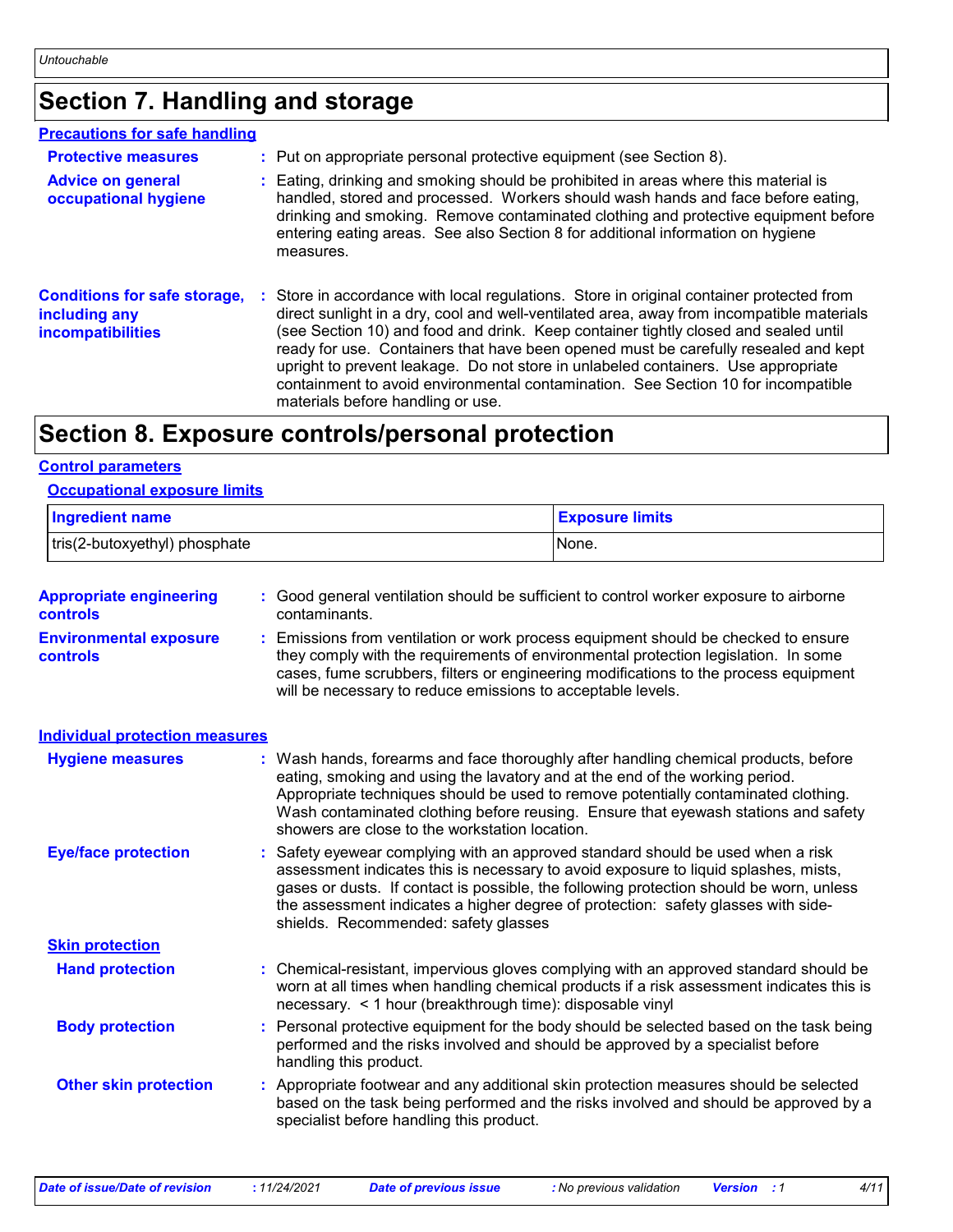# **Section 8. Exposure controls/personal protection**

#### **Respiratory protection :**

: Based on the hazard and potential for exposure, select a respirator that meets the appropriate standard or certification. Respirators must be used according to a respiratory protection program to ensure proper fitting, training, and other important aspects of use.

**Personal protective equipment (Pictograms)**



## **Section 9. Physical and chemical properties**

**:**

| <b>Appearance</b>                                 |                                                                      |
|---------------------------------------------------|----------------------------------------------------------------------|
| <b>Physical state</b>                             | $:$ Liquid.                                                          |
| <b>Color</b>                                      | : Opaque. White.                                                     |
| Odor                                              | : Characteristic.                                                    |
| <b>Odor threshold</b>                             | Not available.                                                       |
| pH                                                | $: 8.3 \text{ to } 8.8$                                              |
| <b>Melting point</b>                              | : Not available.                                                     |
| <b>Boiling point</b>                              | Not available.                                                       |
| <b>Flash point</b>                                | : Closed cup: >150°C (>302°F) [Product does not sustain combustion.] |
| <b>Evaporation rate</b>                           | $:$ Not available.                                                   |
| <b>Flammability (solid, gas)</b>                  | : Not available.                                                     |
| Lower and upper explosive<br>(flammable) limits   | : Not available.                                                     |
| <b>Vapor pressure</b>                             | : Not available.                                                     |
| <b>Vapor density</b>                              | : Not available.                                                     |
| <b>Relative density</b>                           | : 1.03                                                               |
| <b>Solubility</b>                                 | Partially soluble in the following materials: cold water.            |
| <b>Solubility in water</b>                        | : Not available.                                                     |
| <b>Partition coefficient: n-</b><br>octanol/water | : Not available.                                                     |
| <b>Auto-ignition temperature</b>                  | $:$ Not available.                                                   |
| <b>Decomposition temperature</b>                  | $:$ Not available.                                                   |
| <b>Viscosity</b>                                  | : Not available.                                                     |
| Flow time (ISO 2431)                              | : Not available.                                                     |

### **Section 10. Stability and reactivity**

| <b>Reactivity</b>                                   | : No specific test data related to reactivity available for this product or its ingredients. |
|-----------------------------------------------------|----------------------------------------------------------------------------------------------|
| <b>Chemical stability</b>                           | : The product is stable.                                                                     |
| <b>Possibility of hazardous</b><br><b>reactions</b> | : Under normal conditions of storage and use, hazardous reactions will not occur.            |
| <b>Conditions to avoid</b>                          | : No specific data.                                                                          |
| <b>Incompatible materials</b>                       | $:$ Not available.                                                                           |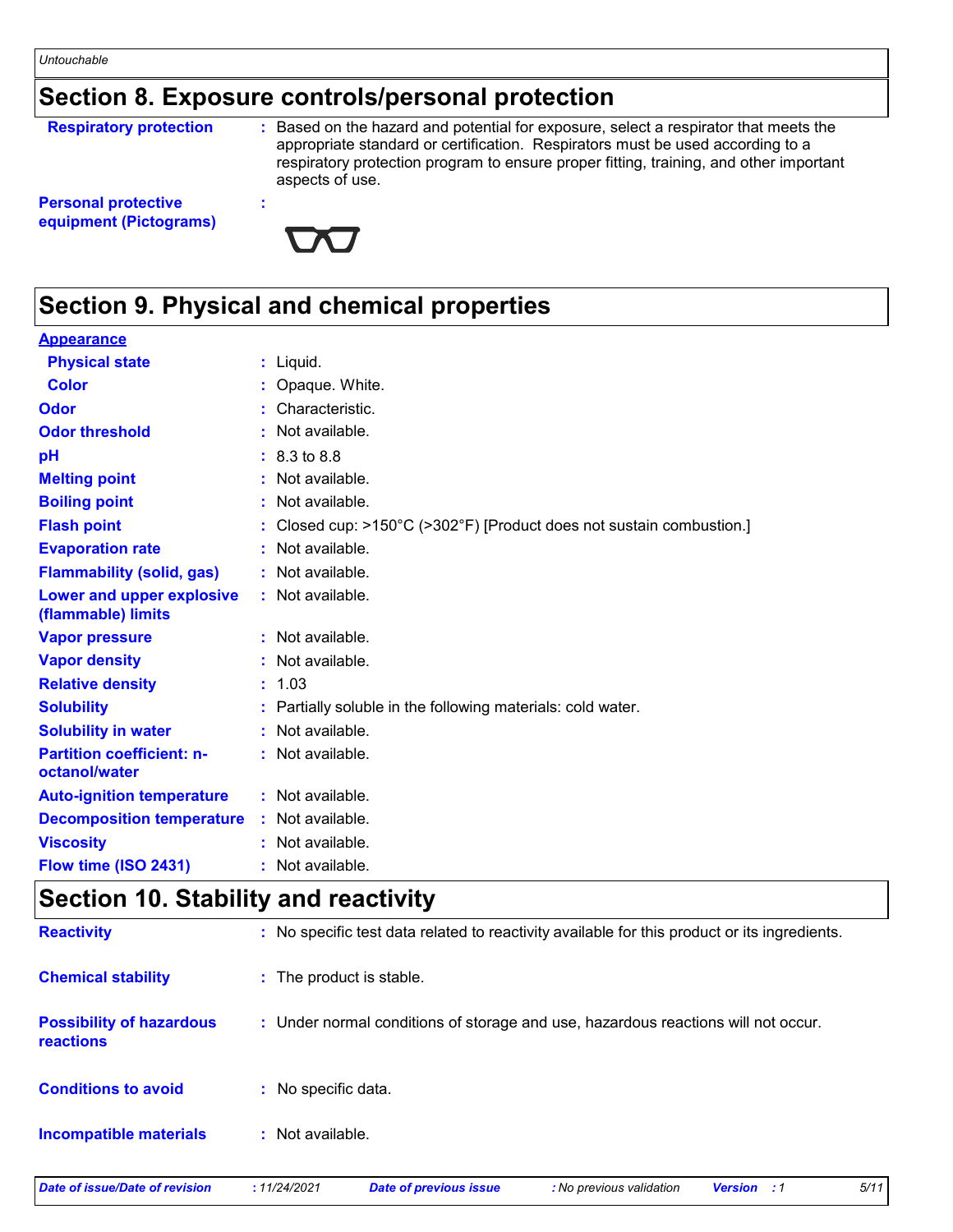# **Section 10. Stability and reactivity**

**Hazardous decomposition products**

Under normal conditions of storage and use, hazardous decomposition products should **:** not be produced.

# **Section 11. Toxicological information**

#### **Information on toxicological effects**

#### **Acute toxicity**

| <b>Product/ingredient name</b>            | <b>Result</b> | <b>Species</b> | <b>Dose</b> | <b>Exposure</b> |
|-------------------------------------------|---------------|----------------|-------------|-----------------|
| tris(2-butoxyethyl) phosphate   LD50 Oral |               | Rat            | 3 g/kg      |                 |

#### **Irritation/Corrosion**

| <b>Product/ingredient name</b>                       | <b>Result</b>          | <b>Species</b> | <b>Score</b> | <b>Exposure</b>                   | <b>Observation</b> |
|------------------------------------------------------|------------------------|----------------|--------------|-----------------------------------|--------------------|
| tris(2-butoxyethyl) phosphate   Eyes - Mild irritant |                        | Rabbit         |              | <b>24 hours 500</b><br>milligrams |                    |
|                                                      | l Skin - Mild irritant | Rabbit         |              | <b>24 hours 500</b>               |                    |
|                                                      |                        |                |              | milligrams                        |                    |

#### **Sensitization**

Not available.

#### **Mutagenicity**

Not available.

#### **Carcinogenicity**

Not available.

#### **Reproductive toxicity**

Not available.

#### **Teratogenicity**

Not available.

#### **Specific target organ toxicity (single exposure)**

| <b>Name</b>                   | <b>Category</b> | <b>Route of</b><br><b>exposure</b> | <b>Target organs</b>                     |
|-------------------------------|-----------------|------------------------------------|------------------------------------------|
| tris(2-butoxyethyl) phosphate | Category 3      | Not applicable.                    | Respiratory tract<br><b>l</b> irritation |

**Specific target organ toxicity (repeated exposure)**

Not available.

#### **Aspiration hazard**

Not available.

| <b>Information on the likely</b><br>routes of exposure | : Routes of entry anticipated: Oral, Dermal.<br>Routes of entry not anticipated: Inhalation. |
|--------------------------------------------------------|----------------------------------------------------------------------------------------------|
| <b>Potential acute health effects</b>                  |                                                                                              |
| <b>Eye contact</b>                                     | : No known significant effects or critical hazards.                                          |
| <b>Inhalation</b>                                      | : No known significant effects or critical hazards.                                          |
| <b>Skin contact</b>                                    | : No known significant effects or critical hazards.                                          |
| <b>Ingestion</b>                                       | : No known significant effects or critical hazards.                                          |

#### **Symptoms related to the physical, chemical and toxicological characteristics**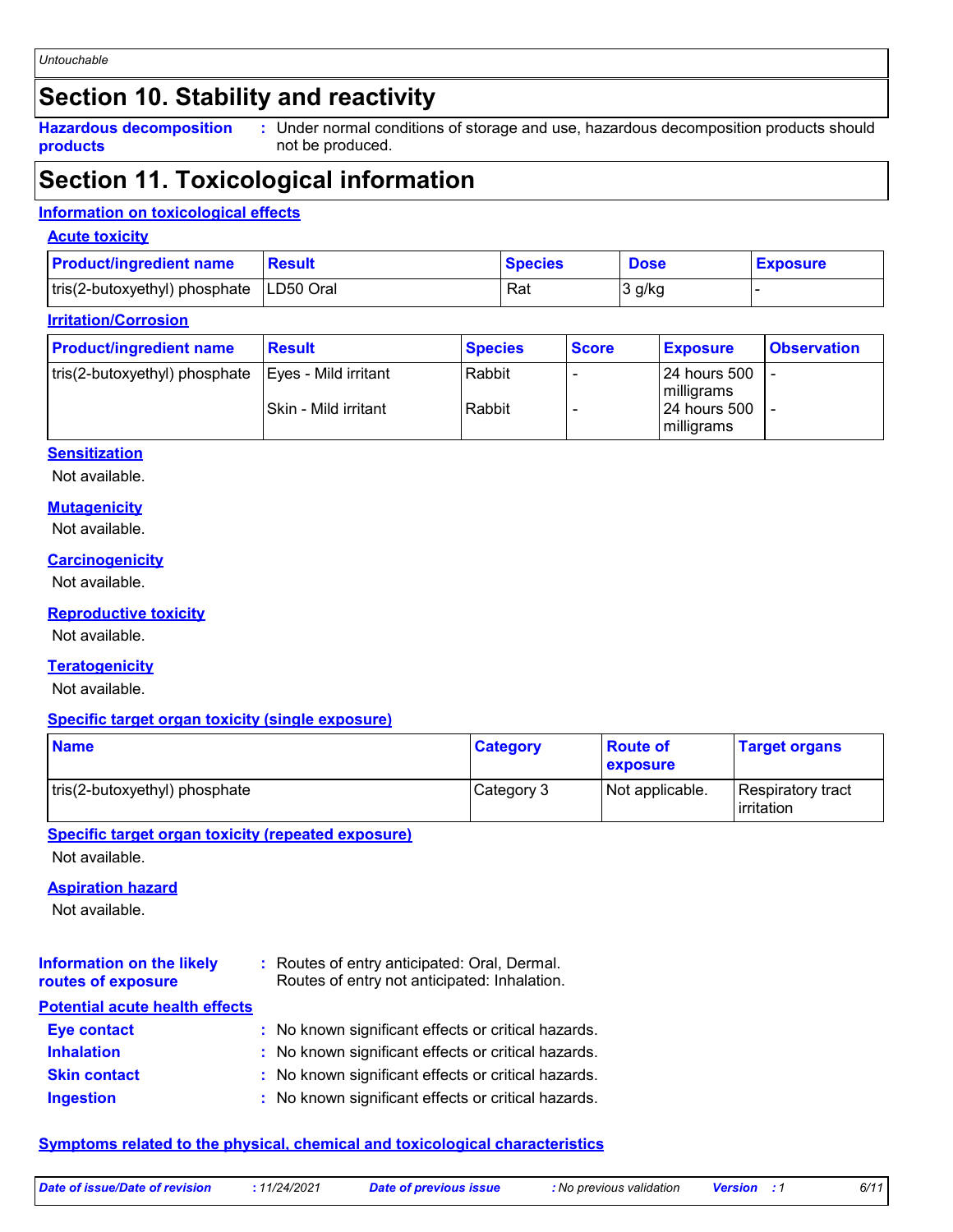#### *Untouchable*

# **Section 11. Toxicological information**

| <b>Eye contact</b>  | : No specific data. |
|---------------------|---------------------|
| <b>Inhalation</b>   | : No specific data. |
| <b>Skin contact</b> | : No specific data. |
| <b>Ingestion</b>    | : No specific data. |

|                                                   | Delayed and immediate effects and also chronic effects from short and long term exposure |
|---------------------------------------------------|------------------------------------------------------------------------------------------|
| <b>Short term exposure</b>                        |                                                                                          |
| <b>Potential immediate</b><br>effects             | $:$ Not available.                                                                       |
| <b>Potential delayed effects</b>                  | : Not available.                                                                         |
| <b>Long term exposure</b>                         |                                                                                          |
| <b>Potential immediate</b><br>effects             | $:$ Not available.                                                                       |
| <b>Potential delayed effects : Not available.</b> |                                                                                          |
| <b>Potential chronic health effects</b>           |                                                                                          |
| Not available.                                    |                                                                                          |
| <b>General</b>                                    | : No known significant effects or critical hazards.                                      |
| <b>Carcinogenicity</b>                            | : No known significant effects or critical hazards.                                      |
| <b>Mutagenicity</b>                               | : No known significant effects or critical hazards.                                      |
| <b>Teratogenicity</b>                             | : No known significant effects or critical hazards.                                      |
| <b>Developmental effects</b>                      | : No known significant effects or critical hazards.                                      |
| <b>Fertility effects</b>                          | : No known significant effects or critical hazards.                                      |

#### **Numerical measures of toxicity**

**Acute toxicity estimates**

| Route         | <b>ATE value</b> |
|---------------|------------------|
| Oral          | 16952.22 mg/kg   |
| <b>Dermal</b> | 37294.89 mg/kg   |

# **Section 12. Ecological information**

| <b>Toxicity</b> |  |  |
|-----------------|--|--|
|                 |  |  |
|                 |  |  |

| <b>Product/ingredient name</b> | <b>Result</b>                     | <b>Species</b>                    | <b>Exposure</b> |
|--------------------------------|-----------------------------------|-----------------------------------|-----------------|
| tris(2-butoxyethyl) phosphate  | Acute LC50 11200 µg/l Fresh water | <b>Fish - Pimephales promelas</b> | 96 hours        |

#### **Persistence and degradability**

Not available.

#### **Bioaccumulative potential**

| <b>Product/ingredient name</b>       | <b>LoaP</b> <sub>ow</sub> | <b>BCF</b> | <b>Potential</b> |
|--------------------------------------|---------------------------|------------|------------------|
| tris(2-butoxyethyl) phosphate   3.75 |                           | 5.8        | l low            |

#### **Mobility in soil**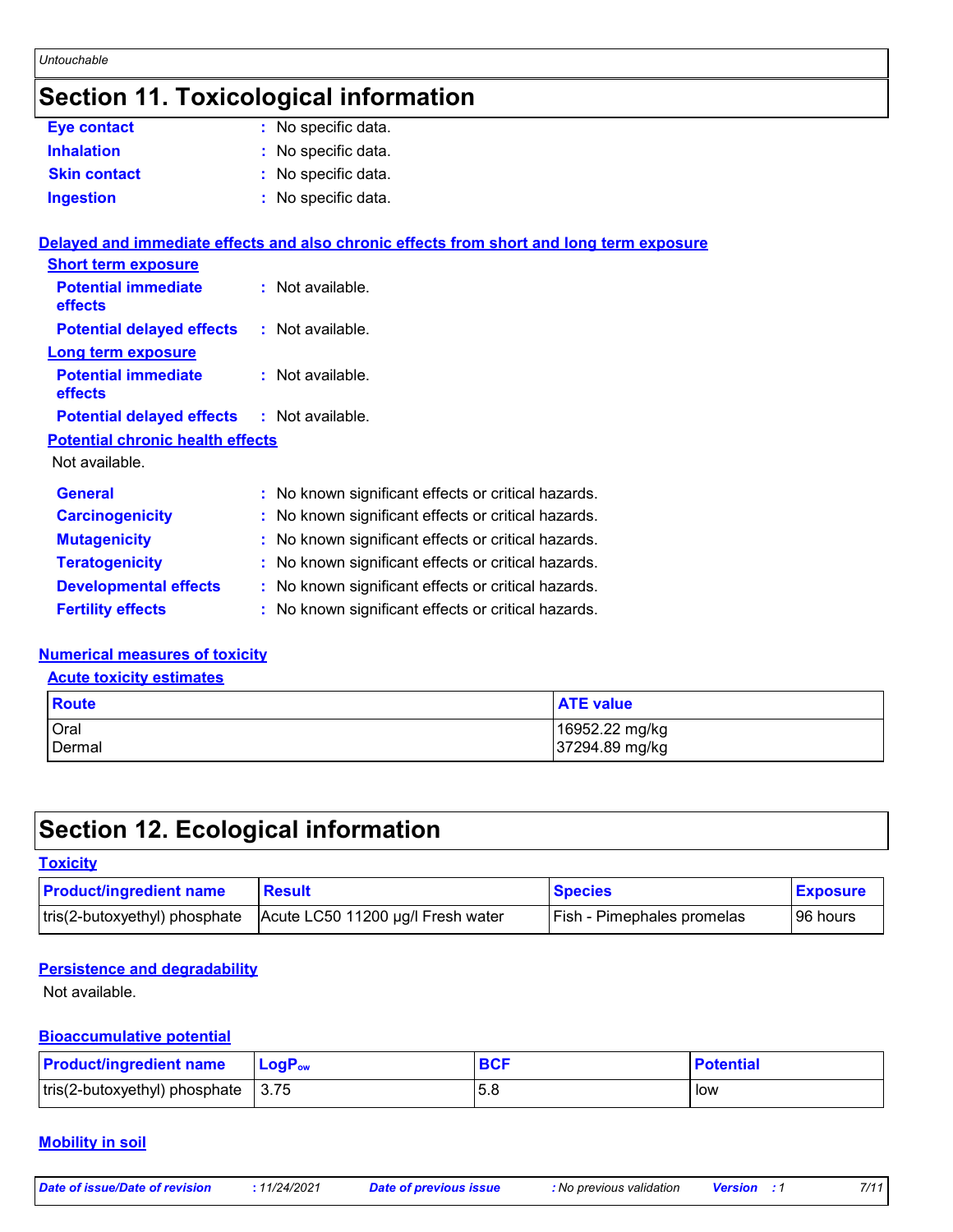# **Section 12. Ecological information**

**Soil/water partition coefficient (Koc)** 

**:** Not available.

**Other adverse effects** : No known significant effects or critical hazards.

### **Section 13. Disposal considerations**

The generation of waste should be avoided or minimized wherever possible. Disposal of this product, solutions and any by-products should at all times comply with the requirements of environmental protection and waste disposal legislation and any regional local authority requirements. Dispose of surplus and non-recyclable products via a licensed waste disposal contractor. Waste should not be disposed of untreated to the sewer unless fully compliant with the requirements of all authorities with jurisdiction. Waste packaging should be recycled. Incineration or landfill should only be considered when recycling is not feasible. This material and its container must be disposed of in a safe way. Empty containers or liners may retain some product residues. Avoid dispersal of spilled material and runoff and contact with soil, waterways, drains and sewers. **Disposal methods :**

### **Section 14. Transport information**

|                                      | <b>DOT</b><br><b>Classification</b> | <b>TDG</b><br><b>Classification</b> | <b>Mexico</b><br><b>Classification</b> | <b>ADR/RID</b> | <b>IMDG</b>    | <b>IATA</b>    |
|--------------------------------------|-------------------------------------|-------------------------------------|----------------------------------------|----------------|----------------|----------------|
| <b>UN number</b>                     | Not regulated.                      | Not regulated.                      | Not regulated.                         | Not regulated. | Not regulated. | Not regulated. |
| <b>UN proper</b><br>shipping name    |                                     |                                     |                                        |                |                |                |
| <b>Transport</b><br>hazard class(es) |                                     |                                     |                                        |                |                |                |
| <b>Packing group</b>                 |                                     |                                     |                                        |                |                |                |
| Environmental<br>hazards             | No.                                 | No.                                 | No.                                    | No.            | No.            | No.            |

**Special precautions for user** : Transport within user's premises: always transport in closed containers that are upright and secure. Ensure that persons transporting the product know what to do in the event of an accident or spillage.

**Transport in bulk according :** Not available. **to Annex II of MARPOL and the IBC Code**

### **Section 15. Regulatory information**

| <b>U.S. Federal regulations</b> | : TSCA 4(a) final test rules: octamethylcyclotetrasiloxane<br>TSCA 5(a)2 proposed significant new use rules: 5-chloro-2-methyl-2H-isothiazol-<br>3-one<br>TSCA 8(a) PAIR: 4-Nonylphenol, branched, ethoxylated; tris(2-butoxyethyl) phosphate;<br>octamethylcyclotetrasiloxane; (2-methoxymethylethoxy)propanol |             |                        |                          |                    |      |  |                                                        |  |                                                                         |  |  |  |  |  |
|---------------------------------|-----------------------------------------------------------------------------------------------------------------------------------------------------------------------------------------------------------------------------------------------------------------------------------------------------------------|-------------|------------------------|--------------------------|--------------------|------|--|--------------------------------------------------------|--|-------------------------------------------------------------------------|--|--|--|--|--|
|                                 |                                                                                                                                                                                                                                                                                                                 |             |                        |                          |                    |      |  | TSCA 8(a) CDR Exempt/Partial exemption: Not determined |  |                                                                         |  |  |  |  |  |
|                                 |                                                                                                                                                                                                                                                                                                                 |             |                        |                          |                    |      |  |                                                        |  | <b>TSCA 8(c) calls for record of SAR:</b> tris(2-butoxyethyl) phosphate |  |  |  |  |  |
|                                 | Date of issue/Date of revision                                                                                                                                                                                                                                                                                  | :11/24/2021 | Date of previous issue | : No previous validation | <b>Version</b> : 1 | 8/11 |  |                                                        |  |                                                                         |  |  |  |  |  |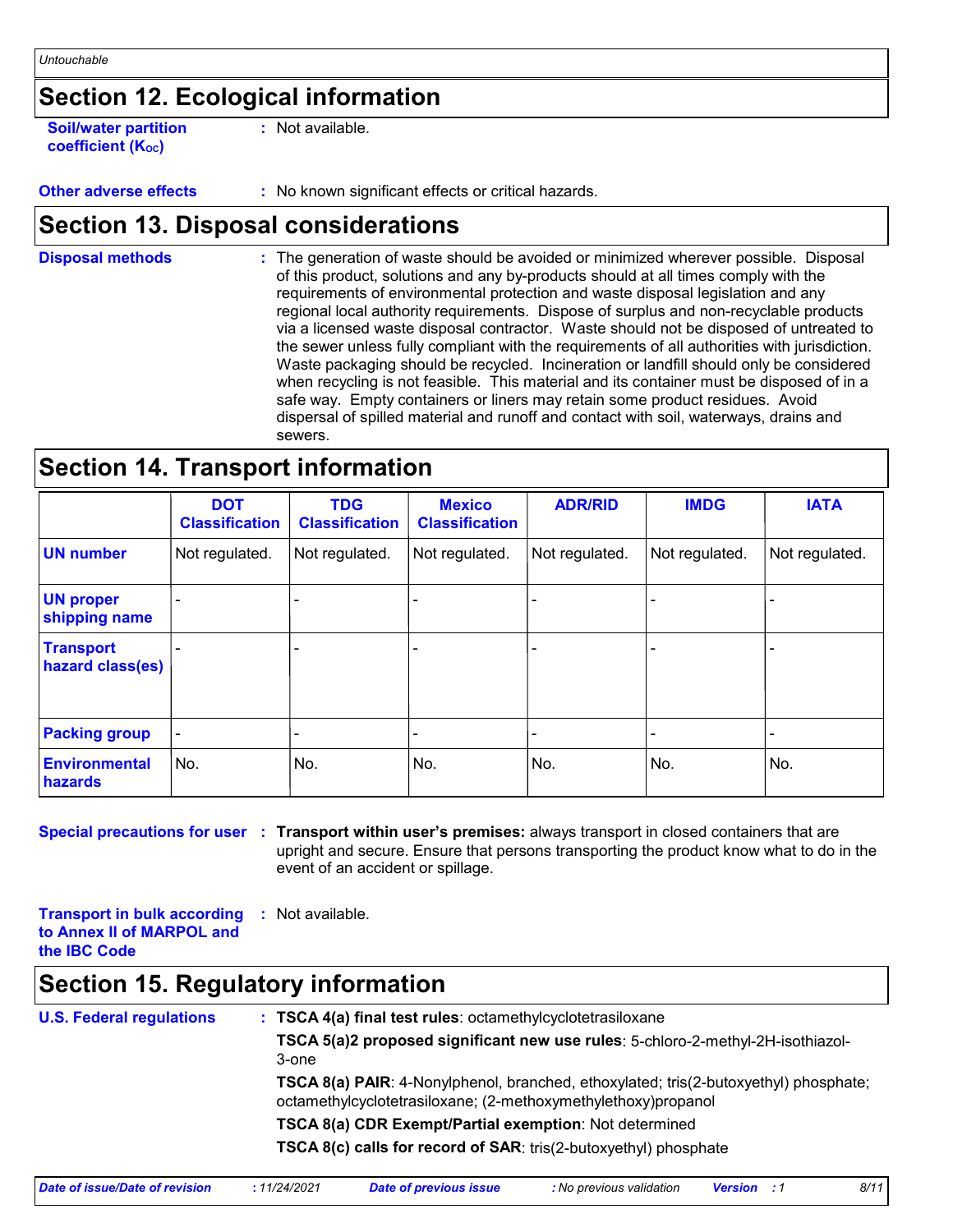### **Section 15. Regulatory information**

**Clean Water Act (CWA) 307**: tetraamminezinc(2+) carbonate **Clean Water Act (CWA) 311**: ammonia

| <b>Clean Air Act Section 112 : Listed</b><br>(b) Hazardous Air<br><b>Pollutants (HAPs)</b> |              |
|--------------------------------------------------------------------------------------------|--------------|
| <b>Clean Air Act Section 602</b><br><b>Class I Substances</b>                              | : Not listed |
| <b>Clean Air Act Section 602</b><br><b>Class II Substances</b>                             | : Not listed |
| <b>DEA List I Chemicals</b><br>(Precursor Chemicals)                                       | : Not listed |
| <b>DEA List II Chemicals</b><br>(Essential Chemicals)                                      | : Not listed |

#### **SARA 302/304**

#### **Composition/information on ingredients**

No products were found.

#### **SARA 304 RQ :** Not applicable.

#### **SARA 311/312**

#### **Classification :** Not applicable.

#### **Composition/information on ingredients**

| <b>Name</b>                   | %  | <b>Classification</b>                                                                                                                                                                                                                                       |
|-------------------------------|----|-------------------------------------------------------------------------------------------------------------------------------------------------------------------------------------------------------------------------------------------------------------|
| 2-(2-ethoxyethoxy)ethanol     | ≤5 | FLAMMABLE LIQUIDS - Category 4                                                                                                                                                                                                                              |
| tris(2-butoxyethyl) phosphate | ≤3 | ACUTE TOXICITY (oral) - Category 4<br>ACUTE TOXICITY (dermal) - Category 4<br><b>SKIN IRRITATION - Category 2</b><br><b>EYE IRRITATION - Category 2A</b><br>SPECIFIC TARGET ORGAN TOXICITY (SINGLE EXPOSURE)<br>(Respiratory tract irritation) - Category 3 |

#### **SARA 313**

|                              | <b>Product name</b>           | <b>CAS number</b> | $\frac{9}{6}$ |
|------------------------------|-------------------------------|-------------------|---------------|
| <b>Form R - Reporting</b>    | 2-(2-ethoxyethoxy) ethanol    | $ 111 - 90 - 0 $  | l≤5           |
| requirements                 | tetraamminezinc(2+) carbonate | 38714-47-5        | l≤3           |
| <b>Supplier notification</b> | 2-(2-ethoxyethoxy) ethanol    | $111-90-0$        | l≤5           |
|                              | tetraamminezinc(2+) carbonate | 38714-47-5        | l≤3           |

SARA 313 notifications must not be detached from the SDS and any copying and redistribution of the SDS shall include copying and redistribution of the notice attached to copies of the SDS subsequently redistributed.

#### **State regulations**

| <b>Massachusetts</b>       | : None of the components are listed.                                          |
|----------------------------|-------------------------------------------------------------------------------|
| <b>New York</b>            | : None of the components are listed.                                          |
| <b>New Jersey</b>          | : The following components are listed: ZINC compounds; J392G35; GLYCOL ETHERS |
| Pennsylvania               | : The following components are listed: ZINC COMPOUNDS                         |
| <b>California Prop. 65</b> |                                                                               |

This product does not require a Safe Harbor warning under California Prop. 65.

### **International regulations**

**Chemical Weapon Convention List Schedules I, II & III Chemicals**

| Date of issue/Date of revision | 11/24/2021 | Date of previous issue | : No previous validation | <b>Version</b> : 1 |  |
|--------------------------------|------------|------------------------|--------------------------|--------------------|--|
|                                |            |                        |                          |                    |  |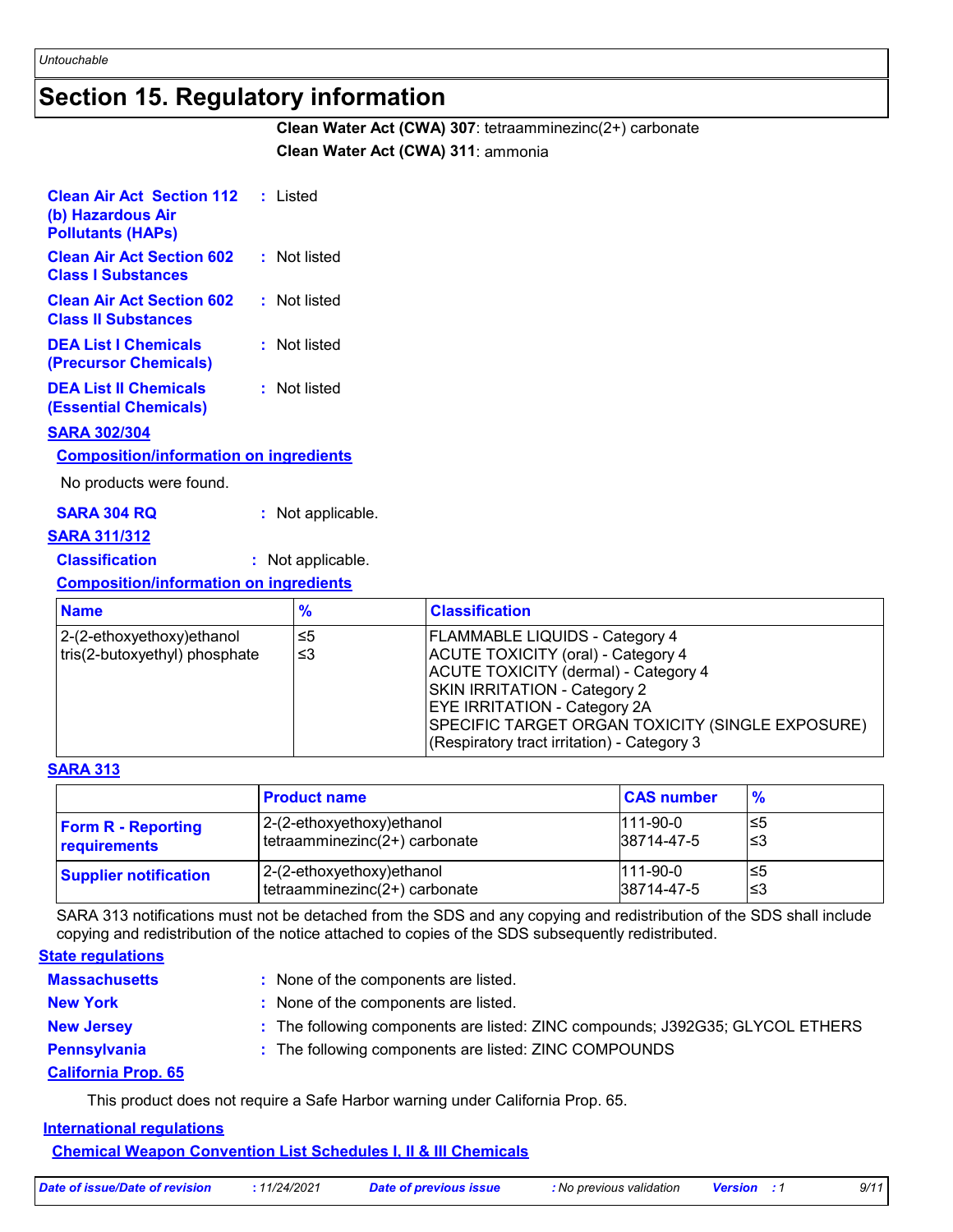# **Section 15. Regulatory information**

#### Not listed.

#### **Montreal Protocol**

Not listed.

**Stockholm Convention on Persistent Organic Pollutants** Not listed.

#### **Rotterdam Convention on Prior Informed Consent (PIC)**

Not listed.

#### **UNECE Aarhus Protocol on POPs and Heavy Metals**

Not listed.

#### **Inventory list**

| <b>Australia</b>         | : At least one component is not listed.                                              |
|--------------------------|--------------------------------------------------------------------------------------|
| <b>Canada</b>            | : All components are listed or exempted.                                             |
| China                    | : Not determined.                                                                    |
| <b>Europe</b>            | : Not determined.                                                                    |
| <b>Japan</b>             | : Japan inventory (ENCS): Not determined.<br>Japan inventory (ISHL): Not determined. |
| <b>Malaysia</b>          | : Not determined                                                                     |
| <b>New Zealand</b>       | : Not determined.                                                                    |
| <b>Philippines</b>       | : Not determined.                                                                    |
| <b>Republic of Korea</b> | : Not determined.                                                                    |
| <b>Taiwan</b>            | : Not determined.                                                                    |
| <b>Thailand</b>          | : At least one component is not listed.                                              |
| <b>Turkey</b>            | : Not determined.                                                                    |
| <b>United States</b>     | : All components are listed or exempted.                                             |
| <b>Viet Nam</b>          | : Not determined.                                                                    |

### **Section 16. Other information**

**Hazardous Material Information System (U.S.A.)**



**Caution: HMIS® ratings are based on a 0-4 rating scale, with 0 representing minimal hazards or risks, and 4 representing significant hazards or risks. Although HMIS® ratings and the associated label are not required on SDSs or products leaving a facility under 29 CFR 1910.1200, the preparer may choose to provide them. HMIS® ratings are to be used with a fully implemented HMIS® program. HMIS® is a registered trademark and service mark of the American Coatings Association, Inc.**

**The customer is responsible for determining the PPE code for this material. For more information on HMIS® Personal Protective Equipment (PPE) codes, consult the HMIS® Implementation Manual.**

#### **National Fire Protection Association (U.S.A.)**